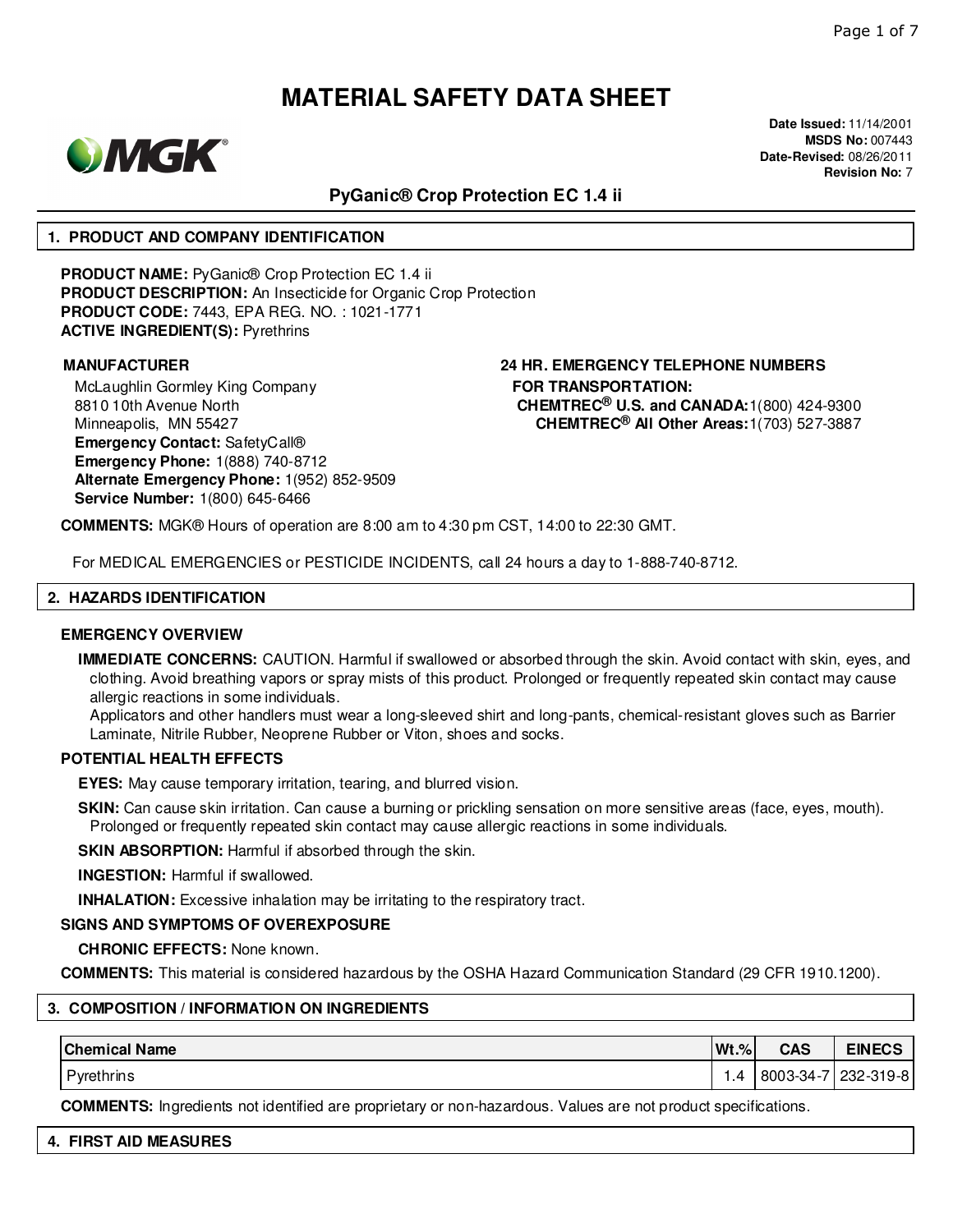

**Date Issued:** 11/14/2001 **MSDS No:** 007443 **Date-Revised:** 08/26/2011 **Revision No:** 7

### **PyGanic® Crop Protection EC 1.4 ii**

- **EYES:** Hold eye open and rinse slowly and gently with water for 15-20 minutes. Remove contact lenses, if present, after the first 5 minutes, then continue rinsing eye. Call a poison control center or doctor for treatment advice.
- **SKIN:** Take off contaminated clothing. Rinse skin immediately with plenty of water for 15-20 minutes. Call a poison control center or doctor for treatment advice.
- **INGESTION:** If swallowed, IMMEDIATELY call a poison control center or doctor for treatment advice. Have person sip a glass of water if able to swallow. Do not induce vomiting unless told to do so by a poison control center or a doctor. Never give anything by mouth to an unconscious person.
- **INHALATION:** Remove affected person to fresh air. If person is not breathing, call 911 or an ambulance, then give artificial respiration, preferably mouth-to-mouth if possible. Call a poison control center or doctor for further treatment advice.
- **NOTES TO PHYSICIAN:** For skin effects, a highly efficient therapeutic agent for pyrethrin exposure is topical application of tocopherol acetate (Vitamin E).

#### **5. FIRE FIGHTING MEASURES**

**FLASHPOINT AND METHOD:** > 93.3°C (200°F) TAG Closed Cup

**FLAMMABLE CLASS:** This product is NOT classified as flammable or combustible by OSHA.

**EXTINGUISHING MEDIA:** Foam, carbon dioxide or dry chemical.

**HAZARDOUS COMBUSTION PRODUCTS:** Under fire conditions this product may support combustion and may decompose to give off toxic gases such as carbon monoxide, carbon dioxide, and nitrogen oxides.

**FIRE FIGHTING PROCEDURES:** Treat as an oil fire. Use a full-faced self-contained breathing apparatus along with full protective gear. Keep nearby containers and equipment cool with a water stream.

#### **6. ACCIDENTAL RELEASE MEASURES**

**SMALL SPILL:** Stop release, if possible without risk. Dike or contain release, if possible, and if immediate response can prevent further damage or danger. Isolate and control access to the release area. Take actions to reduce vapors. Absorb with appropriate absorbent such as sand, or vermiculite. Clean spill area of residues and absorbent.

LARGE SPILL: Stop release, if possible without risk. Dike or contain release, if possible, and if immediate response can prevent further damage or danger. Isolate and control access to the release area. Take actions to reduce vapors. Collect product into drums, storage tanks, etc., via drains, pumps, etc. Absorb with appropriate absorbent such as sand or vermiculite. Clean spill area of residues and absorbent.

### **ENVIRONMENTAL PRECAUTIONS**

**WATER SPILL:** Contains Pyrethrins, which are toxic to fish and other aquatic invertebrates. Contaminated absorbent and wash water should be disposed of according to local, state, and federal regulations.

#### **7. HANDLING AND STORAGE**

**HANDLING:** Wear chemical-resistant gloves such as Barrier Laminate, Neoprene Rubber, Nitrile Rubber, or Viton. Wear a long-sleeved shirt and long-pants, shoes and socks. Mechanical ventilation should be used when handling this product in enclosed spaces. Wearing a respirator is not required when handling this product, however it is recommended in the presence of vapors or mists of this product, or in the absence of proper mechanical ventilation. Do not contaminate water, food or feedstuffs by storage, handling, or disposal.

#### READ AND OBSERVE ALL PRECAUTIONS AND INSTRUCTIONS ON THE LABEL.

#### **STORAGE:** PESTICIDE STORAGE - RESIDENTIAL USE:

Keep this product in its tightly-closed, original-container when not in use. Store in a cool, dry (preferably locked) area that is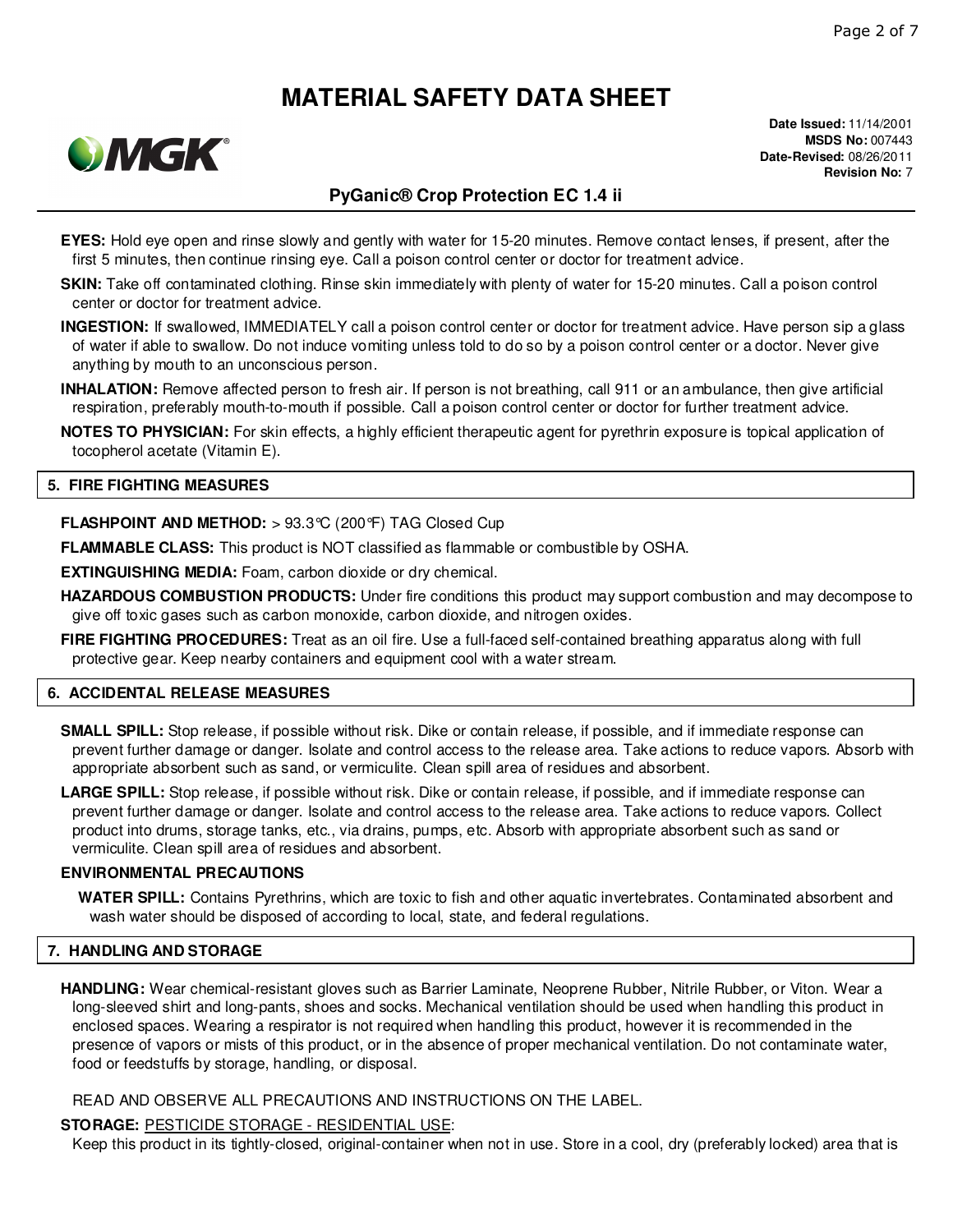

**Date Issued:** 11/14/2001 **MSDS No:** 007443 **Date-Revised:** 08/26/2011 **Revision No:** 7

### **PyGanic® Crop Protection EC 1.4 ii**

inaccessible to children and animals.

#### PESTICIDE STORAGE - COMMERCIAL USE:

Keep this product in a tightly-closed container when not in use. Store in a cool, dry (preferably locked) area. Post as a pesticide storage area. Always store pesticides in the original container. Store away from food, feed, seed, fertilizers, and veterinary supplies. Place liquid formulations on lower-shelves, and dry formulations above.

#### **KEEP OUT OF REACH OF CHILDREN.**

#### **8. EXPOSURE CONTROLS / PERSONAL PROTECTION**

#### **EXPOSURE GUIDELINES**

| OSHA HAZARDOUS COMPONENTS (29 CFR1910.1200) |            |                                     |                        |     |                   |  |  |  |
|---------------------------------------------|------------|-------------------------------------|------------------------|-----|-------------------|--|--|--|
|                                             |            |                                     | <b>EXPOSURE LIMITS</b> |     |                   |  |  |  |
|                                             |            | <b>OSHA PEL</b><br><b>ACGIH TLV</b> |                        |     |                   |  |  |  |
| <b>Chemical Name</b>                        |            | ppm                                 | mg/m <sup>3</sup>      | ppm | mg/m <sup>3</sup> |  |  |  |
| Pyrethrins                                  | <b>TWA</b> |                                     | 5                      |     | ۰.                |  |  |  |

**ENGINEERING CONTROLS:** Mechanical ventilation should be used when handling this product in enclosed spaces. Local exhaust ventilation may be necessary.

#### **PERSONAL PROTECTIVE EQUIPMENT**

**EYES AND FACE:** Take prudent precautions to avoid contact with eyes.

- **SKIN:** Wear chemical-resistant gloves such as Barrier Laminate, Neoprene Rubber, Nitrile Rubber, or Viton, and wear protective clothing.
- **RESPIRATORY:** Wearing a respirator is not normally required when handling this product. Use in well ventilated areas. Take prudent precautions to avoid breathing vapors and/ or spray mists of this product.

**PROTECTIVE CLOTHING:** Wear chemical-resistant gloves, shoes and socks, long-pants, and a long-sleeved shirt.

**WORK HYGIENIC PRACTICES:** DO NOT SMOKE, EAT, OR DRINK, OR APPLY COSMETICS IN WORK AREA! Wash promptly if skin becomes contaminated. Wash at the end of each work shift and before eating, smoking, or using the toilet.

#### **OTHER USE PRECAUTIONS:** AGRICULTURAL USE REQUIREMENTS:

Use this product only in accordance with its labeling and with the Woker Protection Standard, 40 CFR, Part 170. This Standard contains requirements for the protection of agricultural workers on farms, forests, nurseries, and greenhouses, and handlers of agricultural pesticides. It contains requirements for training, decontamination, notification, and emergency assistance. It also contains specific instructions and exceptions pertaining to the statements on the label about personal protective equipment (PPE), and restricted-entry interval. The requirements listed below only apply to uses of this product that are covered by the Worker Protection Standard.

Do not enter or allow worker entry into treated areas during the restricted entry interval (REI) of 12 hours.

PPE required for early entry to treated areas that is permitted under Worker Protection Standard and that involves contact with anything that has been treated, such as plants, soil, or water, is: Coveralls; Chemical-resistant gloves such as Barrier Laminate, Nitrile Rubber, Neoprene Rubber, or Viton; Shoes plus socks.

**COMMENTS:** NON-AGRICULTURAL USE REQUIREMENTS: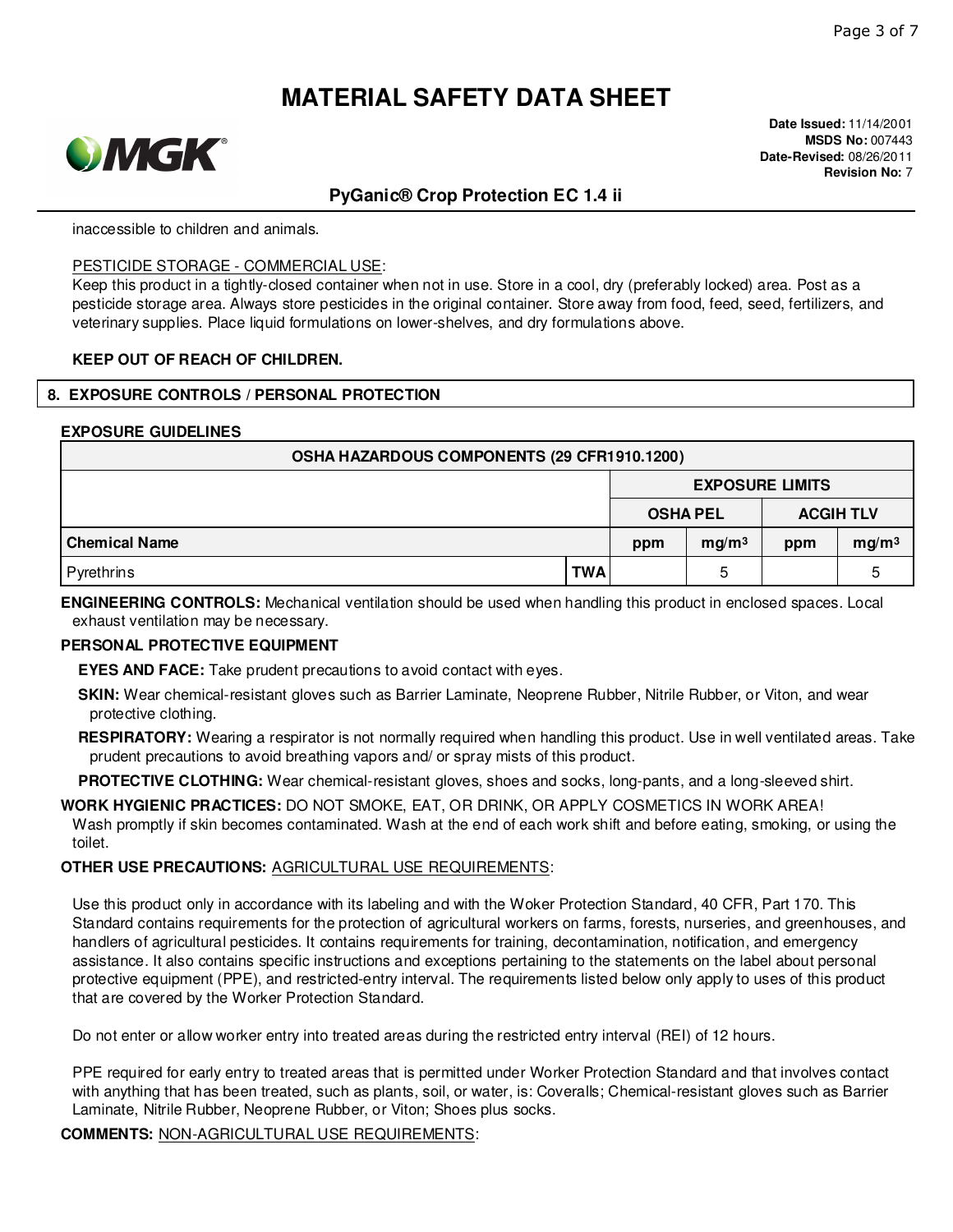

**Date Issued:** 11/14/2001 **MSDS No:** 007443 **Date-Revised:** 08/26/2011 **Revision No:** 7

# **PyGanic® Crop Protection EC 1.4 ii**

The requirements in this section apply to uses of this product that are NOT within the scope of the Worker Protection Standard for agricultural pesticides (40 CFR, Part 170). The WPS applies when this product is used to produce agricultural plants on farms, forests, nurseries, or greenhouses.

Keep unprotected persons out of treated areas until sprays have dried.

Wear protective clothing when using or handling this product to help avoid exposure to eyes and skin. Eye protection, gloves, a long-sleeved shirt and long-pants are recommended.

Allow spray to dry before allowing adults, children, or pets on treated areas.

For any requirements specific to your State or Tribe, consult the agency responsible for pesticide regulation.

#### **9. PHYSICAL AND CHEMICAL PROPERTIES**

**PHYSICAL STATE:** Liquid **ODOR:** Sweet surfactant odor. **APPEARANCE:** Clear, amber-brown colored liquid. **pH:** 6.45 **Notes:** @ 5% in water. **VAPOR DENSITY:** Heavier than air. **FREEZING POINT:** Not Determined. **FLASHPOINT AND METHOD:** > 93.3°C (200°F) TAG Closed Cup **SOLUBILITY IN WATER:** Partially miscible in water. **SPECIFIC GRAVITY:** 0.922 (Water = 1) at 20 °C (68 °F) **VISCOSITY #1:** 23.7 CPS at 24°C (75.2°F) Brookfield **(VOC):** < 1.000 %

#### **10. STABILITY AND REACTIVITY**

#### **STABLE:** Yes

#### **HAZARDOUS POLYMERIZATION:** No

**CONDITIONS TO AVOID:** Not compatible with strong acids or bases. Not compatible with strong oxidizers.

#### **11. TOXICOLOGICAL INFORMATION**

#### **ACUTE**

**DERMAL LD50:** > 2000 mg/kg **Notes:** Albino rabbit. **ORAL LD50:** > 2000 mg/kg **Notes:** Albino rat. **INHALATION LC<sub>50</sub>**: The Acute Inhalation LC<sub>50</sub> of this material places it in EPA Toxic Category IV. **EYE EFFECTS:** Conjunctival irritation clearing in 72 hours.

**SKIN EFFECTS:** Slight irritation at 72 hours. Irritation Index = 1.58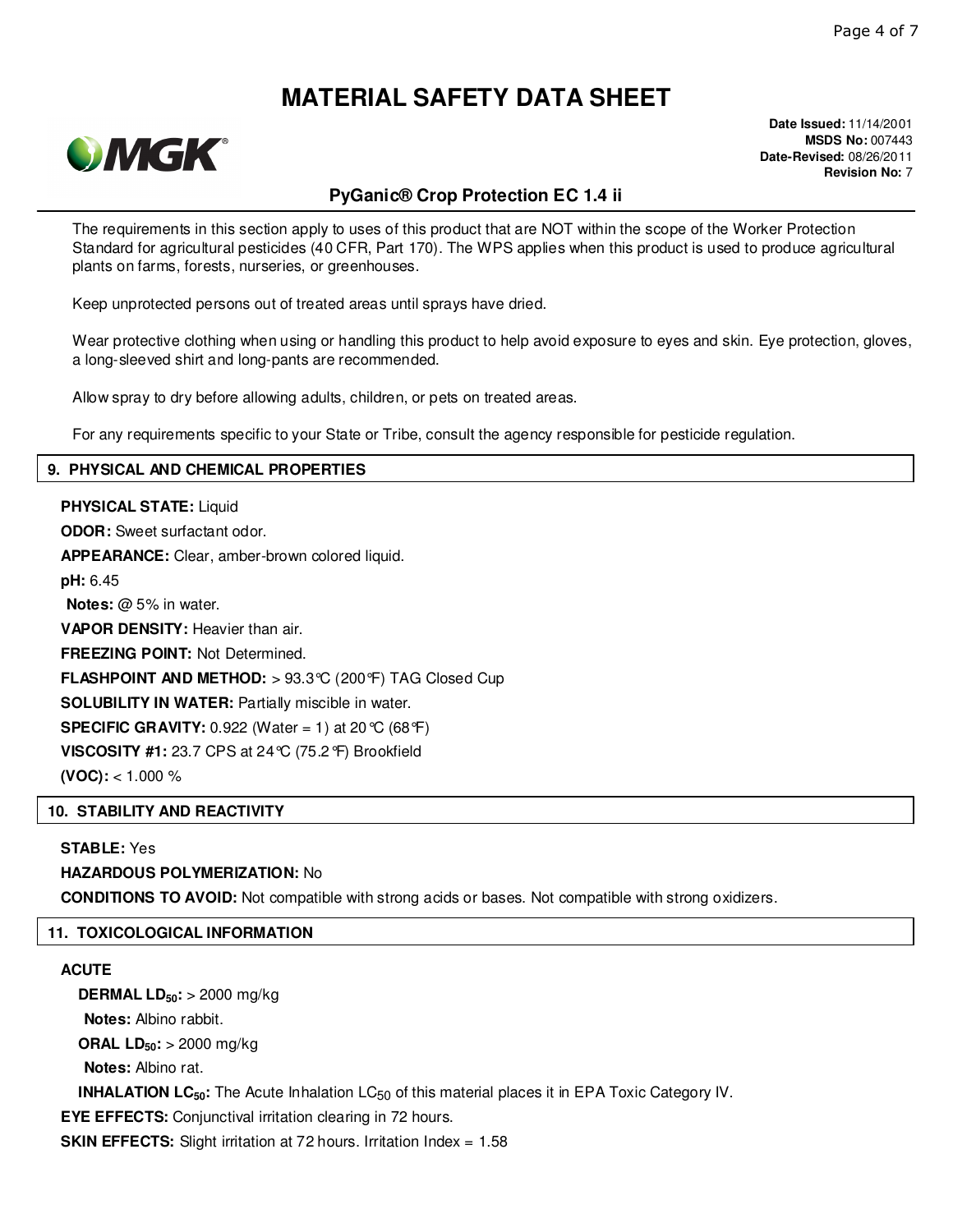

**Date Issued:** 11/14/2001 **MSDS No:** 007443 **Date-Revised:** 08/26/2011 **Revision No:** 7

# **PyGanic® Crop Protection EC 1.4 ii**

#### **SENSITIZATION:** Positive.

**COMMENTS:** None of the components present in this material at concentrations equal to or greater than 0.1% are listed by IARC, NTP, OSHA or ACGIH as being carcinogens.

Carcinogenicity/ Oncogenicity - Slightly elevated incidences of benign tumors of the thyroid and liver were seen in rats following lifetime administration of high doses of Pyrethrins. Further detailed scientific studies into the mode of action responsible for these effects show that:

1) Because of biological species differences, the rat thyroid tumors are not relevant to humans.

2) The rat liver tumors occur in animals only at doses greatly exceeding human exposure levels and that cause cell proliferation (mitogenesis).

Based on these data, the USEPA has classified Pyrethrins as "Not Likely to be Carcinogenic to Humans," at doses that do not cause a mitogenic response in the liver/ cell proliferation. Thus, Pyrethrins can be considered to be non-carcinogenic at exposure levels relevant to human use of Pyrethrins-containing products.

#### **12. ECOLOGICAL INFORMATION**

**ECOTOXICOLOGICAL INFORMATION:** This pesticide is highly toxic to fish. For terrestrial uses, do not apply directly to water, or to areas where surface water is present, or to intertidal areas below the mean high water mark. Drift from treated areas may be hazardous to organisms in adjacent aquatic sites. Do not contaminate water when disposing of equipment washwaters.

#### **13. DISPOSAL CONSIDERATIONS**

**DISPOSAL METHOD:** Wastes resulting from the use of this product must be disposed of on site or at an approved waste disposal facility.

**EMPTY CONTAINER:** PESTICIDE DISPOSAL - RESIDENTIAL USE:

Non-refillable container. DO NOT reuse or refill this container.

If empty: Offer for recycling, if available. If partly filled: Call your local solid waste agency for disposal instructions. Never place unused product down any indoor or outdoor drain.

#### PESTICIDE DISPOSAL - COMMERCIAL USE:

Non-refillable container. Offer for recycling if available, or reconditioning if appropriate, or puncture and dispose of container in a sanitary landfill, or by other procedures approved by state and local authorities.

Triple-rinse container (or equivalent) promptly after emptying.

Triple-rinse as follows for containers less-than < 5 gallons (< 18.9 L): Empty the remaining contents into application equipment or a mix-tank and drain for 10 seconds after the flow begins to drip. Fill the container  $1/4$  full with water and re-cap. Shake for 10 seconds. Pour rinsate into application equipment or a mix-tank or store rinsate for later use or disposal. Drain for 10 seconds after the flow begins to drip. Repeat this procedure two more times. Then, offer for recycling if available, or puncture and dispose of container in a sanitary landfill, or by incineration. Do not burn, unless allowed by state and local ordinances.

Pressure-rinse as follows for containers greater-than > 5 gallons (> 18.9 L) too large to shake: Empty the remaining contents into application equipment or a mix-tank and continue to drain for 10 seconds after the flow begins to drip. Hold container upside down over application equipment or mix tank, or collect rinsate for later use or disposal. Insert pressure-rinsing nozzle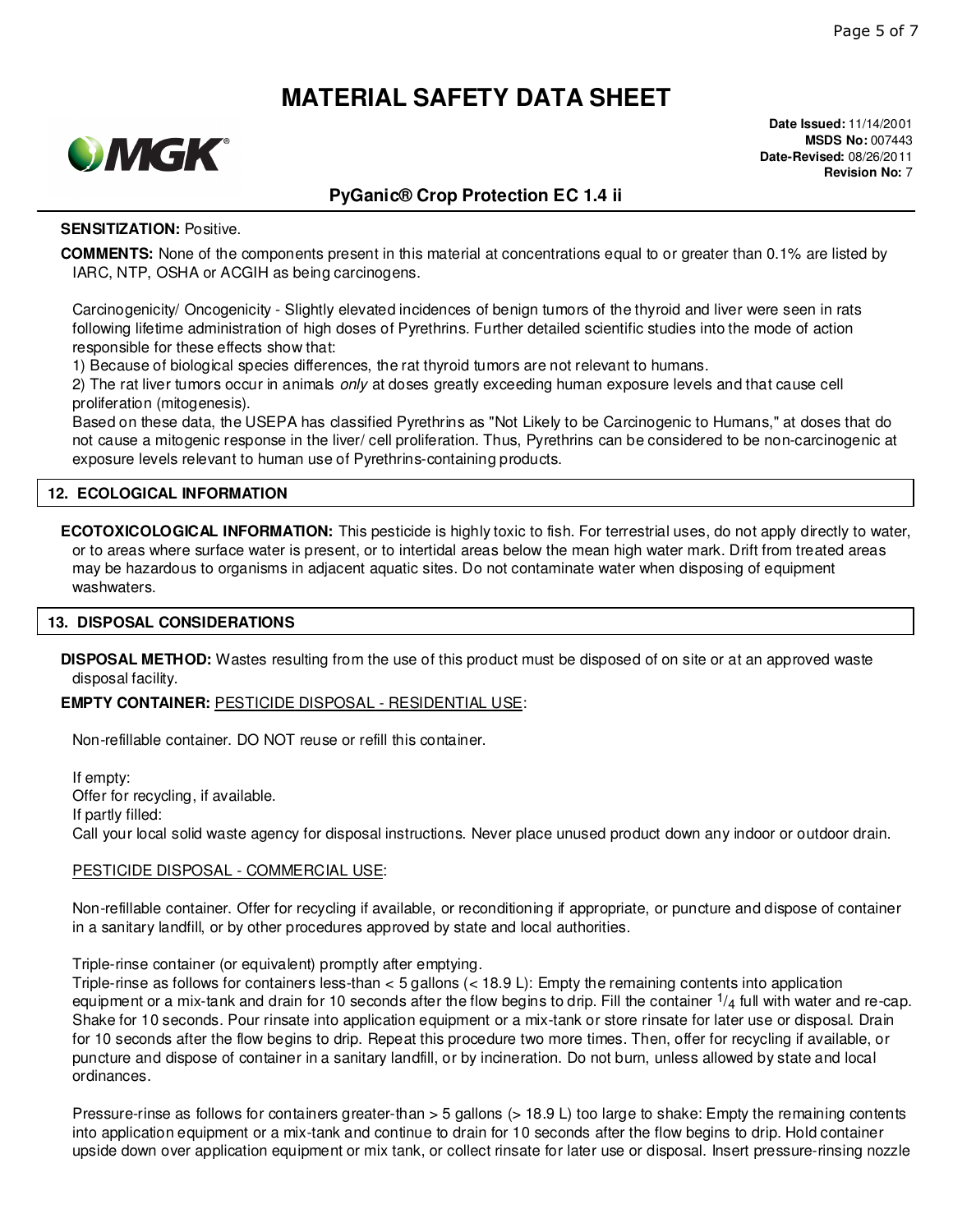

**Date Issued:** 11/14/2001 **MSDS No:** 007443 **Date-Revised:** 08/26/2011 **Revision No:** 7

### **PyGanic® Crop Protection EC 1.4 ii**

in the side of the container, and rinse at about 40 p.s.i. for at least 30 seconds. Drain for 10 seconds after the flow begins to drip. Offer for recycling if available, or reconditioning if appropriate, or puncture and dispose of container in a sanitary landfill, or by other procedures approved by state and local authorities.

**RCRA/EPA WASTE INFORMATION:** This product contains the following RCRA/CERCLA Hazardous wastes/substances:

Component, RCRA ID#, CERCLA RQ:

Pyrethrins, N/A, 1 Lb.

#### **14. TRANSPORT INFORMATION**

#### **DOT (DEPARTMENT OF TRANSPORTATION)**

**PROPER SHIPPING NAME:** Environmentally Hazardous Substance, Liquid, N.O.S. RQ (Pyrethrins)

#### **PRIMARY HAZARD CLASS/DIVISION:** 9

**UN/NA NUMBER:** UN3082

**PACKING GROUP:** III

#### **REPORTABLE QUANTITY (RQ) UNDER CERCLA:** 1 Lb.

**OTHER SHIPPING INFORMATION:** This material is not regulated as a hazardous material by the DOT, IATA/ ICAO, nor by IMO/IMDG in quantities less-than < 71.4 Lbs.

Proper shipping name for quantities less-than < 71.4 Lbs.:

Insecticides, Insect or Animal Repellents, Liquid, N.O.S.

#### **AIR (ICAO/IATA)**

**SHIPPING NAME:** Environmentally Hazardous Substance, Liquid, N.O.S. RQ (Pyrethrins)

**UN/NA NUMBER:** UN3082

**PRIMARY HAZARD CLASS/DIVISION:** 9

**PACKING GROUP:** III

#### **VESSEL (IMO/IMDG)**

**SHIPPING NAME:** Environmentally Hazardous Substance, Liquid, N.O.S. RQ (Pyrethrins)

**UN/NA NUMBER:** UN3082

**PRIMARY HAZARD CLASS/DIVISION:** 9

**PACKING GROUP:** III

#### **15. REGULATORY INFORMATION**

#### **UNITED STATES**

### **SARA TITLE III (SUPERFUND AMENDMENTS AND REAUTHORIZATION ACT)**

**FIRE:** No **PRESSURE GENERATING:** No **REACTIVITY:** No **ACUTE:** Yes

**313 REPORTABLE INGREDIENTS:** This product contains no SARA Title III Section 313 chemicals that exceed the reporting limits.

#### **302/304 EMERGENCY PLANNING**

**EMERGENCY PLAN:** There are no SARA Title III Section 302 extremely hazardous substances present in this formulation (40 CFR 355).